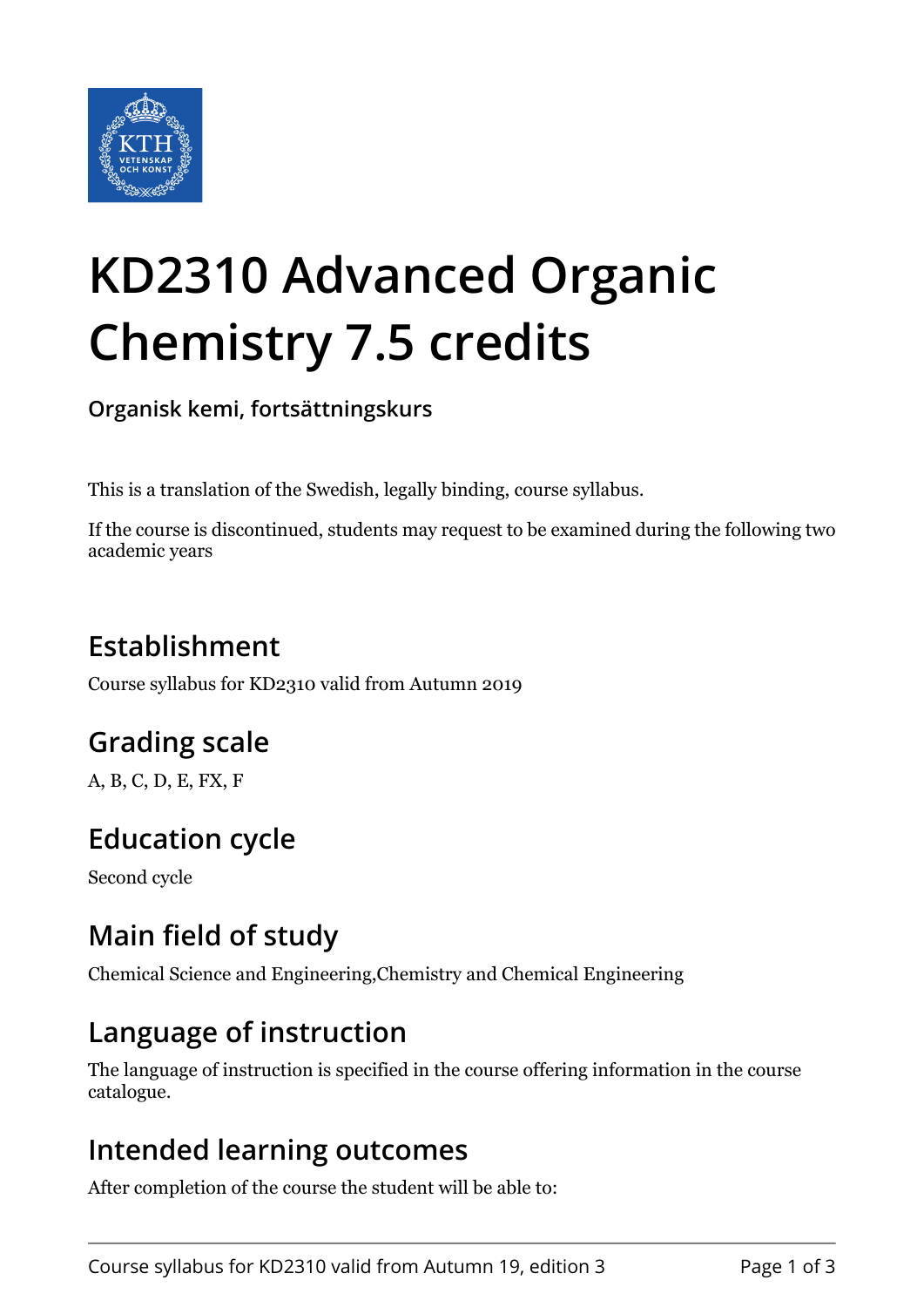- Describe, explain, and compare the reactivity in organic chemistry and synthesis with for example reaction mechanisms and concepts in physical organic chemistry.
- Analyze and evaluate processes in organic chemistry from a green and sustainable perspective.

#### **Course contents**

Short course description:

- Focus on reactivity and synthesis in organic chemistry.
- Principles and factors governing reactions of organic compounds.
- Application of the concept of green chemistry in organic chemistry for sustainable development.
- The process of drug development in the pharmaceutical industry.
- Application of organic chemistry in medicinal and pharmaceutical chemistry.

Detailed course description:

- Delineate mechanisms for reactions in organic chemistry.
- Application of organic reactions in multi-step synthesis.
- The process of drug discovery in the pharmaceutical industry.
- Principles concerning green- and sustainable chemistry.
- Principles regarding reaction energetics and reaction kinetics.
- Application of molecular orbital theory on reactivity and stereochemistry.
- Principles for the rationalization of regio- or enantioselective reaction outcomes.
- Silicon, phosphorous, and sulfur in organic chemistry.
- Basic metal-organic chemistry.
- Application of knowledge in organic chemistry on pharmaceutical and medicinal chemistry.

# **Specific prerequisites**

At least 150 credits from grades 1, 2 and 3 of which at least 110 credits from years 1 and 2, and bachelor's work must be completed, within a programme that includes: 75 university credits (hp) in chemistry or chemical engineering, 20 university credits (hp) in mathematics and 6 university credits (hp) in computer science or corresponding.

The course KD1270 Organic Chemistry, Basic Concepts and Practice 2 or equiv**alent** knowledge.

# **Course literature**

Clayden, Greeves & Warren, Organic Chemistry, Oxford University Press, Oxford, UK, 2012, ISBN: 978-0-19-927029-3